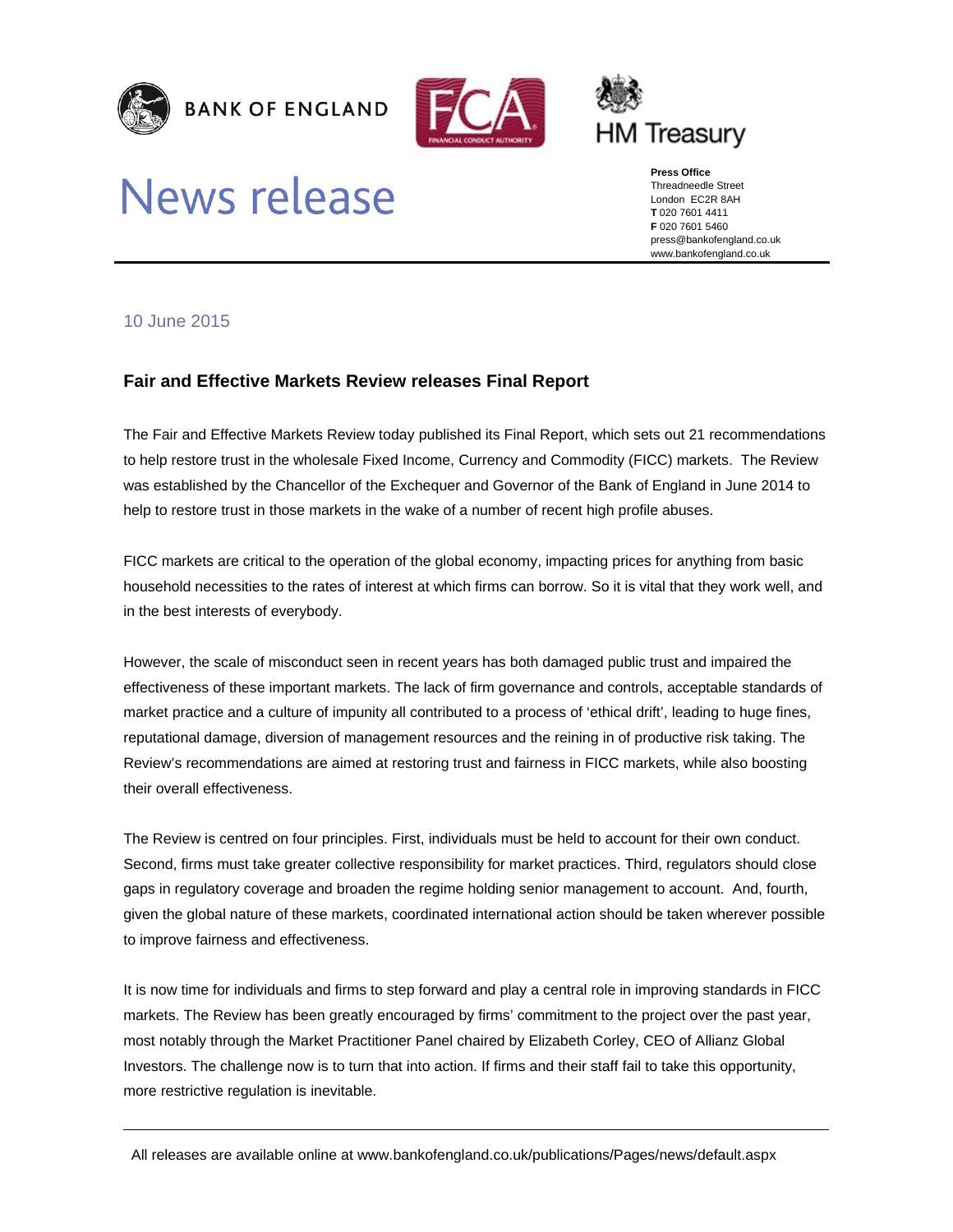A full list of the Review's recommendations is set out on pages 7-8 of the Final Report.

Recommendations to raise standards, professionalism and accountability of **individuals** include:

- i. Encouraging IOSCO to consider developing a set of common standards for trading practices that will apply across all FICC markets; (see section 4)
- ii. Extending UK criminal sanctions for market abuse to a wider range of FICC instruments and lengthening the maximum sentence from 7 to 10 years' imprisonment; (see section 6)
- iii. Mandating qualification standards to improve professionalism and disclosure requirements for references to avoid misconduct going undetected when individuals change jobs (see section 2).

Recommendations to **firms** to improve the quality, clarity and understanding of FICC trading practices:

iv. Creating a new FICC Market Standards Board with participation from a broad cross-section of firms and end users and, involving regular dialogue with the public authorities, to address areas of uncertainty in trading practices and promote adherence to standards. (see section 4)

Recommendations to the **UK authorities** to strengthen regulation of FICC markets include:

- v. Extending elements of the Senior Managers and Certification Regimes to a wider range of regulated firms active in FICC markets; (Section 5.1)
- vi. Creating a new statutory civil and criminal market abuse regime for spot foreign exchange, drawing on the international work on a global code. (see below and Section 4)

Recommendations to the **international authorities** to raise standards in global FICC markets include:

- vii. Agreeing a single global FX code providing a comprehensive set of principles to govern trading practices around market integrity, information handling, treatment of counterparties and standards for venue – as well as stronger mechanisms to ensure market participants adhere to that code (Section 4).
- viii. Examining ways to improve the alignment between remuneration and conduct risk at a global level (Section 5.4).

In addition, the Review identifies a set of principles to guide a more forward-looking approach to the structure, behaviour and supervision of FICC markets. These will be an important theme at the Open Forum to be held at the Bank of England in the autumn of 2015.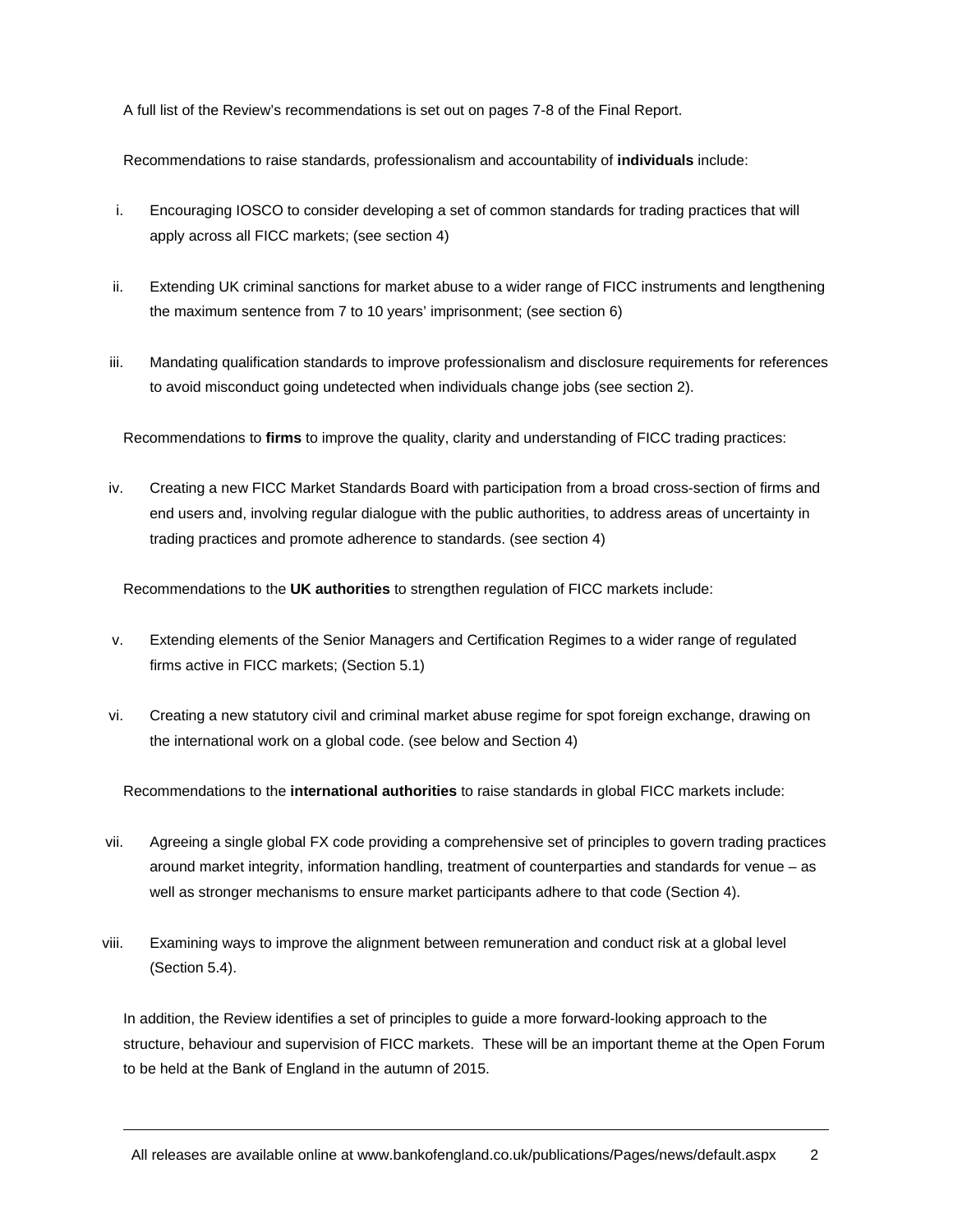In his annual Mansion House speech this evening, the Chancellor is expected to say:

"The public rightly asks why it is that after so many scandals, and such cost to the country, so few individuals have faced punishment in the courts.

"The Governor and I agree: individuals who fraudulently manipulate markets and commit financial crime should be treated like the criminals they are – and they will be.

"For let us be clear: there is no trade-off between high standards of conduct and competitiveness. Far from it. Implementing the reforms set out in this Review will ensure trust in our markets and strengthen London's global leadership position."

Commenting on the publication of the Final Report at Mansion House, Mark Carney, Governor of the Bank of England, said: "With its publication today, all the main building blocks are now in place for the real markets we need. I want to pay tribute to my colleagues Charles Roxburgh, Minouche Shafik and Martin Wheatley, who so ably led the Review. And to salute Elizabeth Corley, who so expertly chaired the Review's independent Market Practitioners Panel, canvassing and coalescing views from across industry."

Martin Wheatley, Chief Executive of the FCA, said: "These markets are central to our economy and today's recommendations will be important in rebuilding public trust in their integrity. Domestic regulatory reform is only one piece of the puzzle. Driving up global standards needs international cooperation between regulators, but confidence is underpinned by the behaviour of the firms and individuals active in them. We will know the review has truly succeeded when we see these changes being embraced at every level in industry."

To ensure that momentum is maintained on those recommendations under the control of the UK authorities, the Review's Chairs will provide a full implementation report to the Chancellor of the Exchequer and the Governor of the Bank of England by June 2016.

#### ENDS

#### **Notes to Editors**

- i) The Final Report can be found on the Bank of England website.
- ii) The Review was chaired by Minouche Shafik, Deputy Governor for Markets and Banking at the Bank of England, with co-chairs Martin Wheatley, Chief Executive of the Financial Conduct Authority and Charles Roxburgh, Director-General for Financial Services at HM Treasury.